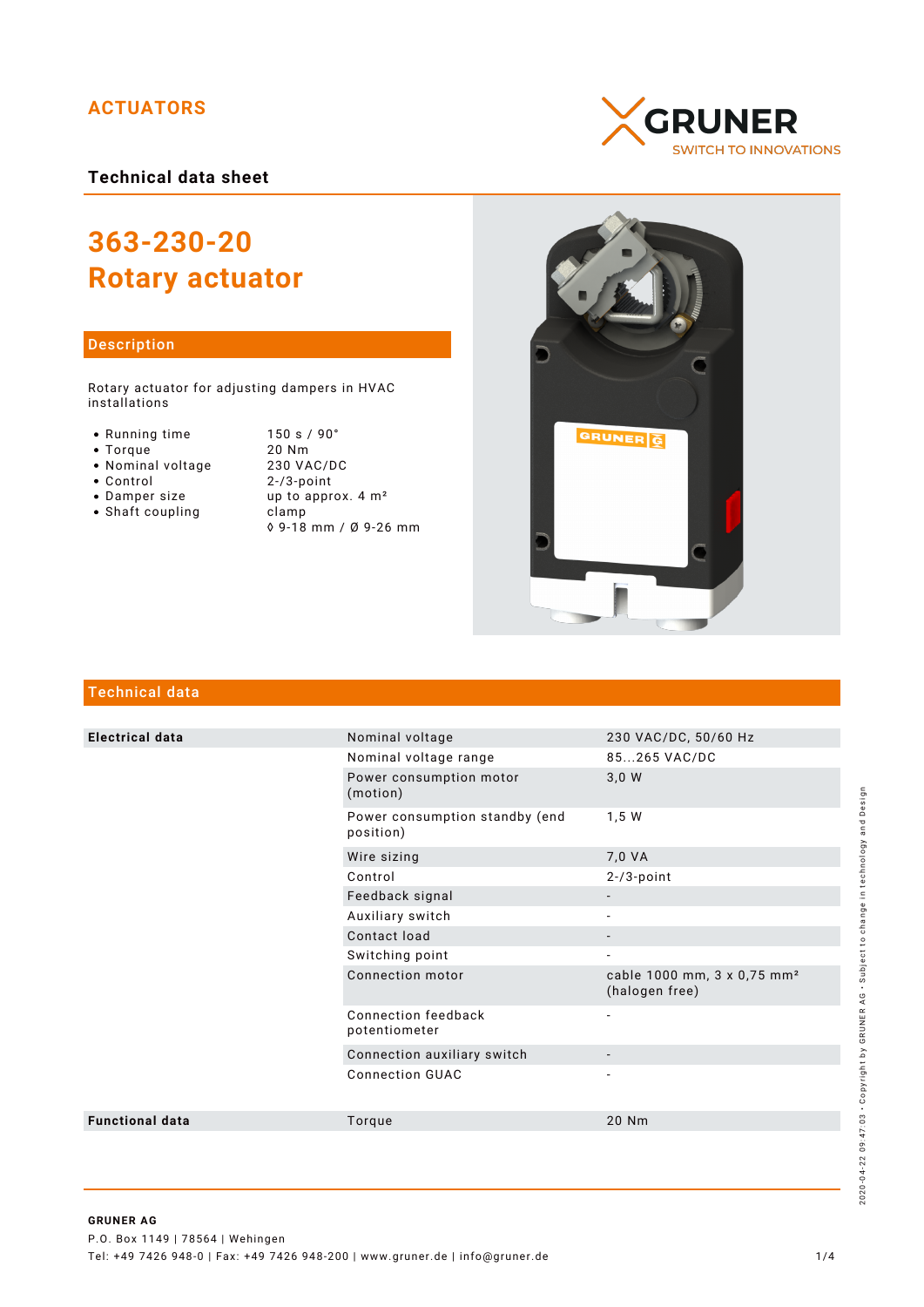

| <b>Technical data</b>      |                                         |                                                                   |
|----------------------------|-----------------------------------------|-------------------------------------------------------------------|
|                            |                                         |                                                                   |
| <b>Functional data</b>     | Damper size                             |                                                                   |
|                            | Synchronised speed                      | ±5%                                                               |
|                            | Direction of rotation                   | selected by switch                                                |
|                            | Manual override                         | gearing latch disengaged with<br>pushbutton, self-resetting       |
|                            | Angle of rotation                       | 0°max. 95° can be limited with<br>adjustable mechanical end stops |
|                            | Running time                            | 150 s / 90°                                                       |
|                            | Sound power level                       | $<$ 45 dB(A)                                                      |
|                            | Shaft coupling                          | clamp $\sqrt{9} - 18$ mm / $\sqrt{9} - 26$ mm                     |
|                            | Position indication                     | mechanical with pointer                                           |
|                            | Service life                            | $> 60'000$ cycles $(0° - 95° - 0°)$                               |
|                            |                                         |                                                                   |
| <b>Safety</b>              | Protection class                        | II (double insulation)                                            |
|                            | Degree of protection                    | IP 54                                                             |
|                            | <b>EMC</b>                              | CE (2014/30/EU)                                                   |
|                            | LVD.                                    | CE (2014/35/EU)                                                   |
|                            | <b>RoHS</b>                             | CE (2011/65/EU - 2015/863/EU -<br>2017/2102/EU)                   |
|                            | Mode of operation                       | Typ 1 (EN 60730-1)                                                |
|                            | Rated impulse voltage                   | 4 kV (EN 60730-1)                                                 |
|                            | Control pollution degree                | 3 (EN 60730-1)                                                    |
|                            | Ambient temperature normal<br>operation | $-30^{\circ}$ C +50 $^{\circ}$ C                                  |
|                            | Storage temperature                     | $-30^{\circ}$ C +80 $^{\circ}$ C                                  |
|                            | Ambient humidity                        | 595% r.H., non condensing (EN<br>$60730-1)$                       |
|                            | Maintenance                             | maintenance free                                                  |
| <b>Dimensions / Weight</b> | <b>Dimensions</b>                       | 193 x 96 x 60 mm                                                  |
|                            | Weight                                  | 1600g                                                             |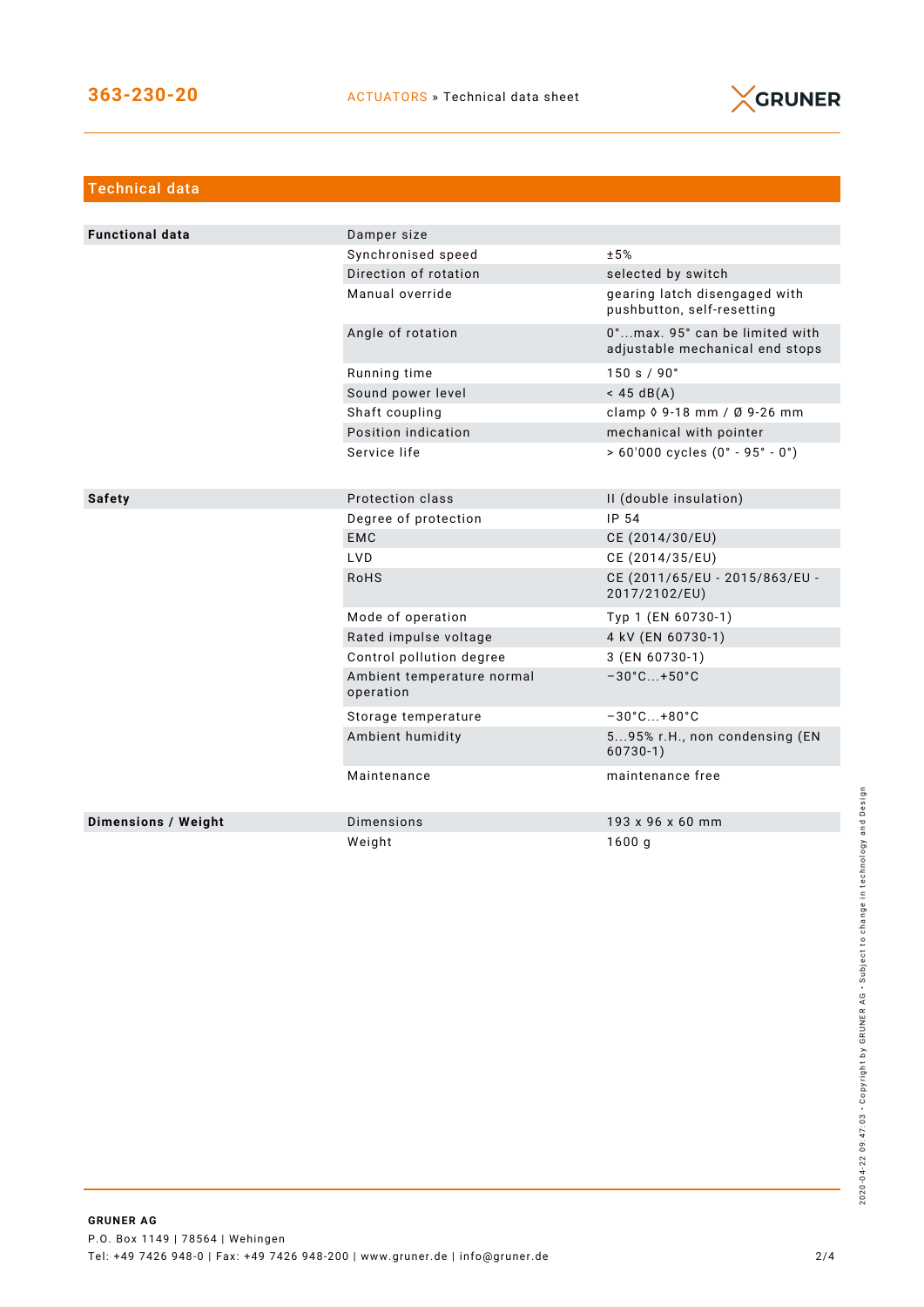

# Functionality / Properties

## **Operating mode**

2 point:

Connect power supply to wire 1+2, actuator drives to position 1. Is also wire 3 connected to the power supply, actuator drives to position 0.

3 point: Connect power supply to wire 1+2, actuator drives to position 1. Is wire 1+3 connected to the power supply, actuator drives to position  $\Omega$ 

The actuator is overload-proof, requires no limit switches and automatically stops, when the end stop is reached.

#### **Direct mounting**

Simple direct mounting on the damper shaft with a clamp, protection against rotating with enclosed anti-rotation lock or rather at intended attachment points.

# **Manual override**

Manual override with selfresetting pushbutton possible (the gear is disengaged as long as the button is pressed).

#### **Mode switch**

DIP switch under the case cover

R / CW: rotary direction right / clockwise L / CWW: rotary direction left / counter clockwise



# Connector / Security Note



#### **Safety remarks**

- Caution: power supply voltage!
- The device is not allowed to be used outside the specified field of application, especially in airplanes.
- It may only be installed by suitably trained personnel. Any legal regulations or regulations issued by authorities must be observed during assembly.
- The device may only be opened at the manufacturer´s site.
- The device is not allowed to be disposed of as household refuse. All locally valid regulations and requirements must be observed.
- When calculating the required torque, the specifications supplied by the damper manufacturer´s (crosssection, design, installation site), and the air flow conditions must be observed.